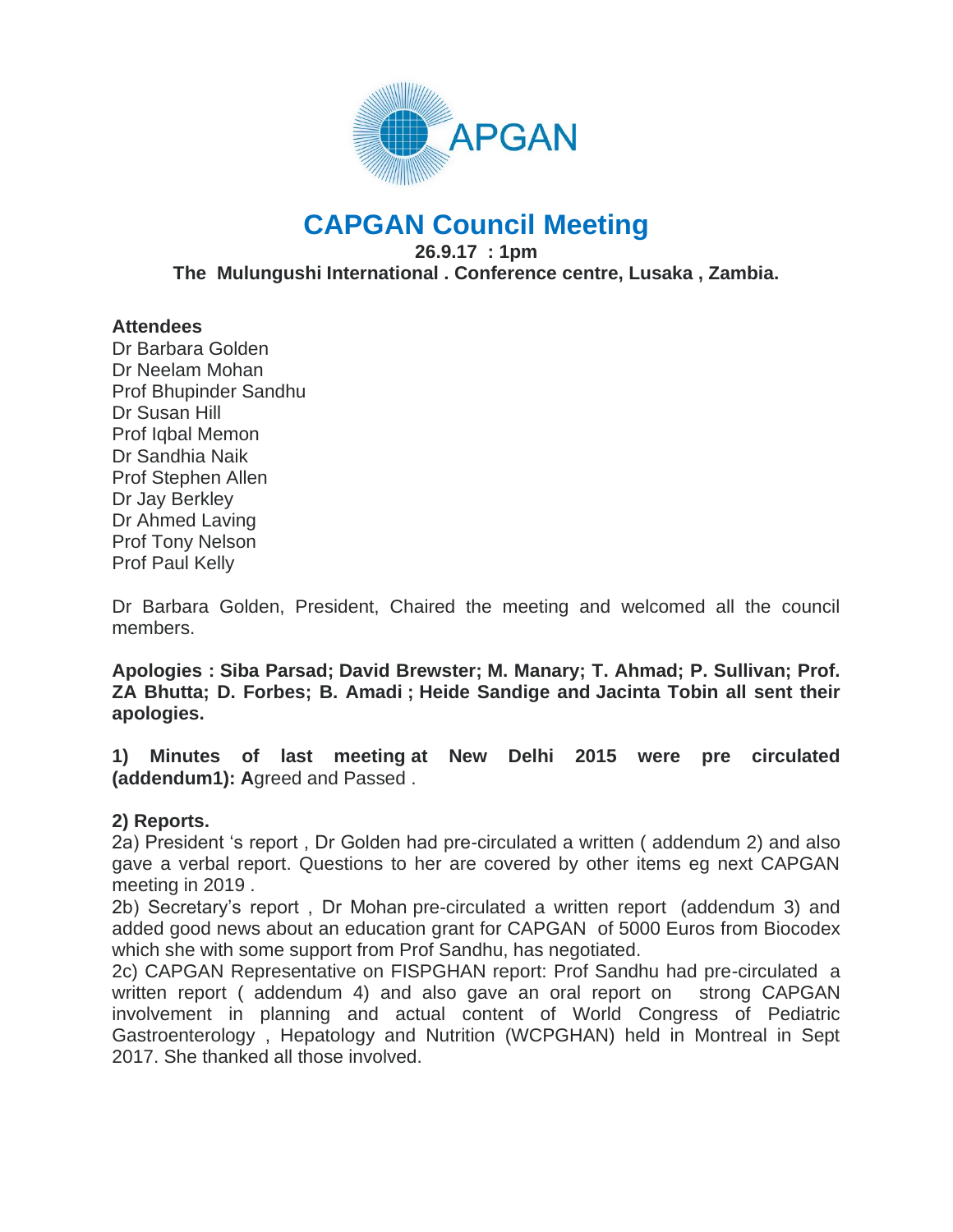2d) Commonwealth Secretariat Representatives report. Prof Nelson gave an account of his involvement in a number of activities including the Commonwealth Health Alliance . ( see addendum 5).He has been elected as its chair and was congratulated by all.

**2e) Treasurer Report: Dr** Sandhia Naik presented an oral report about CAPGAN's Finnancial affairs:

Current balance is £11006.22 after deduction of expenses which were as follows:

*£* 256 for travel expenses of President to attend meetings in London at Commonwealth Secretariat .

£4000 travel grants have been awarded as CAPGAN bursaries to 9 young delegates presenting the best abstracts at this meeting .

Prof Kelly clarified that the bursaries have been handed out by the local organizing team and Zambian Association of Gastroenterology and Nutrition (ZAGAN ).He also stated that ZAGAN are going to make a small loss from this meeting but will not be asking for a subsidy. Prof Kelly and ZAGAN were thanked by all for all their hard work at planning , Organization and hospitality.

Dr Naik informed the meeting that of the £5000 given by CAPGAN as seed money to 2015 Delhi meeting; £4000 had been refunded. Dr Mohan pointed out that £1000 had been spent towards new CAPGAN website construction and she had paid for secretarial support from her own pocket.

Dr Naik pointed out that Sri lanka and Indian CAPGAN meetings accounts report are still outstanding .( Action Dr Mohan and Dr Paul)

3) Maintaining a continuous record of attendees at CAPGAN Conferences: It was agreed that that it is essential to record who attends each congress and for linked up communication the list of attendees with e mail addresses should be sent to the President and Secretary

(Action: Prof Kelly and host team in Zambia; also Dr Mohan as she has record of attendees of last two meetings).

4) Application by CAPGAN for accreditation with the Commonwealth Secretariat as a recognised Commonwealth organisation by the President is needed annually and is essential . This must be maintained. Dr Golden informed that This action was last completed & accepted in May 2017.

5) Guidance Notes for new officers to aid optimal functioning of CAPGAN and continuity. It was felt important that this is done and a guidance document should be produced for next meeting (Action: Dr Golden, Profs Memon and Sandhu).

6) It was pointed out by Dr Naik that If amount/ funds raised are over £25000 per year CAPGAN would have to pay tax as a business/ charity.

Prof Sandhu said CAPGAN is not registered as a charity , this had been looked into in the past but getting registered is complicated , imposes some restrictions and costs money so it was decided not to. She volunteered to look in to implications of current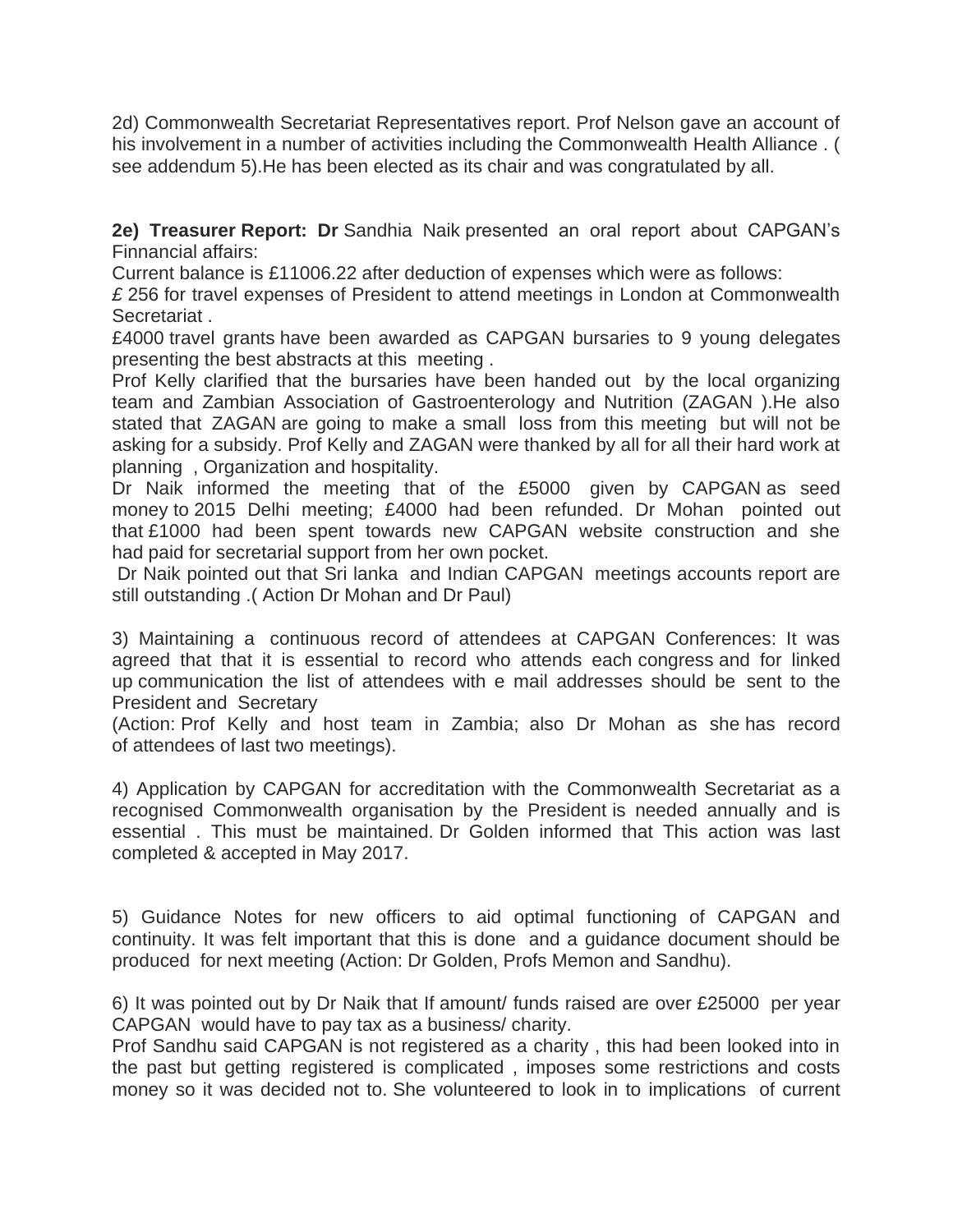status as compared to a charity or modern business and get an informal legal opinion.(Action Prof Sandhu).

**7) Dr Barbara Golden** informed the meeting about acceptance only last evening by past president of CAPGAN Prof Zulfiqar Bhutta with Dr R. Bandsma to host CAPGAN 2019 in Toronto ,Canada. Dr J. Berkley and Dr Ahmed Laving have agreed to host CAPGAN 2021 in Kenya. This news was met with great enthusiasm and excitement and the future hosts were thanked .

**8)Commonwealth Secretariat Links: Prof Tony Nelson** has represented CAPGAN as representative at commonwealth secretariat and Health Ministers annual conference in Geneva. He presented brief on the subject and activities; he informed the meeting about large budget cut with downsizing in Health and Education section. His membership and now chairing of of the commonwealth health advisory Committee for three years makes it appropriate for him to continue to represent CAPGAN in commonwealth.

9)A list of historic CAPGAN events and contributions for the website would be useful and of interest to new members and informative for the Executive . Prof Sandhu and Dr Golden volunteered for this task.

( Action: BG/BS ).

**10)** Prof Sandhu ,in her role as past President advisor on Council , thanked Dr Golden for her many contributions to enhance CAPGAN's standing during her term of office . This was unanimously endorsed by all .

11) Membership Fee: Prof Sandhu pointed out that the membership Fee of \$25 per person out of congress registration is to be given to the CAPGAN treasurer. This has not been happening since the London meeting which contributed over £12,000 to CAPGAN funds.

The President and Executive need to make sure it happens in the future "and that CAPGAN has never compensated loss if any. (Action: Dr Neelam Mohan / Prof. Iqbal Memon / Dr siba Parsad)

**12) CAPGAN Constitution** requires revision/ update. [ Action: BS/BG]

**13) Nominations Council 2017-2019:**

**President Elect &Secretary-** Iqbal Memon (BS-nominated , BG Seconded)

**Treasurer** Dr Siba Prasad Paul Nominated (Proposed by NM and seconded by SA)

**Commonwealth Representative** – Dr Tony Nelson to continue (proposed by BG and seconded by SH)

**FISPGHAN** representation from CAPGAN: Past President [BG] and Current President[ NM ].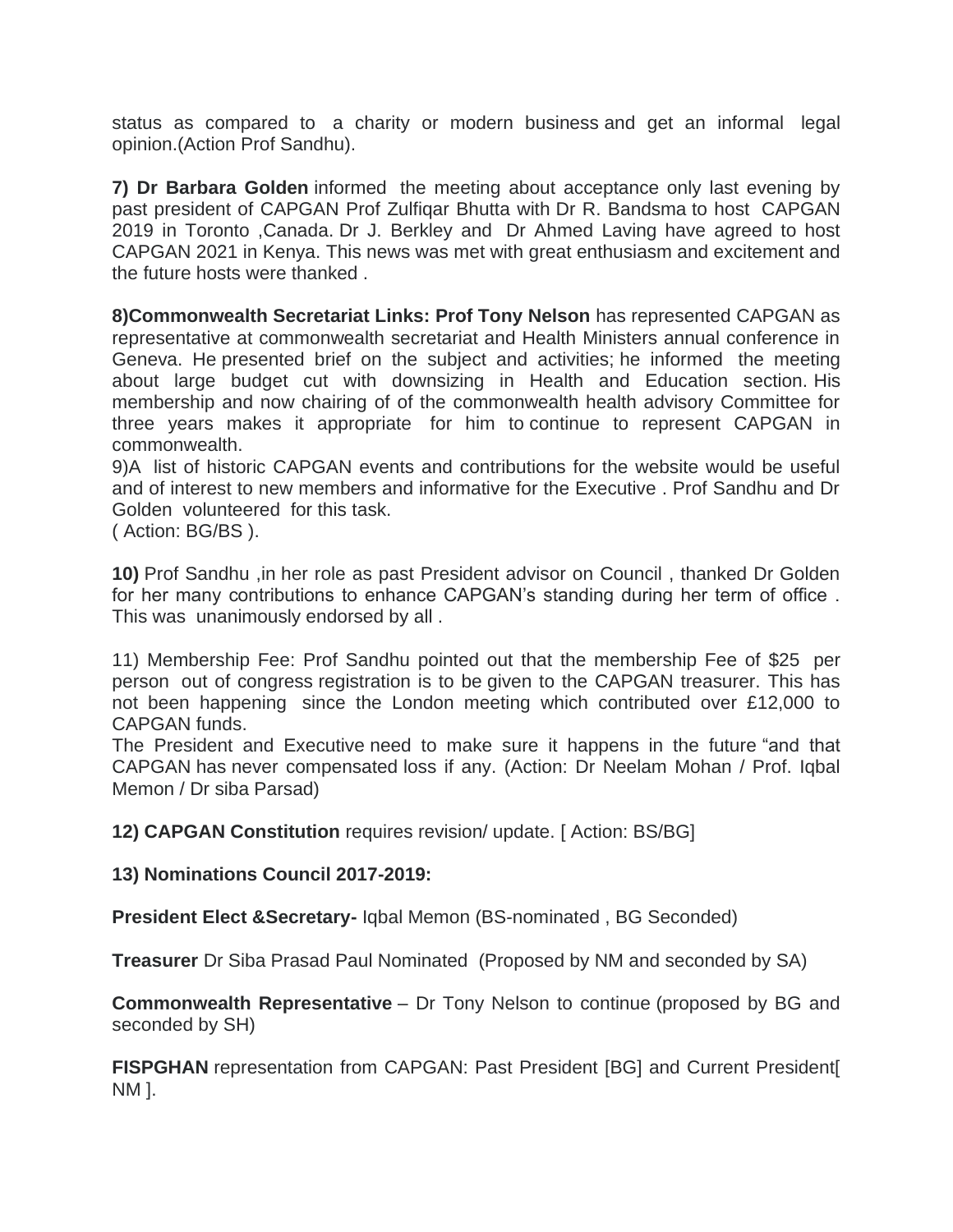Council Members nominated and elected.

1) Prof Suzanne Filteau - LSHTM, London .Nominated by BG and seconded by BS.

2) Dr Haroon Salooje – South Africa . Nominated by BG and seconded by BS.

**3)** Dr Shamama Hasan Pakistan , Nominated by IM and seconded by BS.

**4)** Dr Arshad Alvi Pakistan . Nominated by IM.

5) Prof Surrender Yacha - India [nominated by BS and seconded by BG.  $- 66$ 

#### **Web site coordinator**: Neelam Mohan

Aim to increase membership and interaction between congresses; Thoughts shared .(Action NM and IM)

#### **14) CAPGAN Prizes for best presentations 2017:**

#### **Prof Bhupinder Sandhu prize for Gastroenterology**

Joint winners Dr Naomi Wright, *for "Paediatric Surgery across Sub-Saharan Africa – study design and preliminary multi-centre prospective cohort . and* Dr Naheed Choudhary UK for *"Reversal of pathogen induced barrier defects in intestinal and epithelial cells by contra* 

*pathogenicity agents"(£260 divided equally)*

#### **Dr Peter Sullivan prize for Nutrition**

Dr Wieger Vosuij – Kenya and Malawi *'WHO danger signs as predictors of mortality in severely malnourished children; a prospective multi-centre study'(£250)*

#### **Dr Barbara Golden prize for Nutrition**

Dr Rosalie Bartels – Malawi, Canada, Netherlands, UK. *'Hypoallergenic and anti-inflammatory feeds in Malawian children with complicated severe acute malnutrition (SAM) an open randomised controlled trial'(£250)*

## **Dr Neelam Mohan prize for Hepatology was shared among the 4 best poster presentations :**

**1.** Dr Ellen Besa – Zambia *GLP-2 levels in cohort of Zambian children during acute and persistent diarrhoea.* **2.** Michelo Simuyandi, Zambia *Immunogenecity of rotavirus vaccine in RotavixTM infants with environmental enteric dysfunction* **3.** Justin Tongun – Sudan